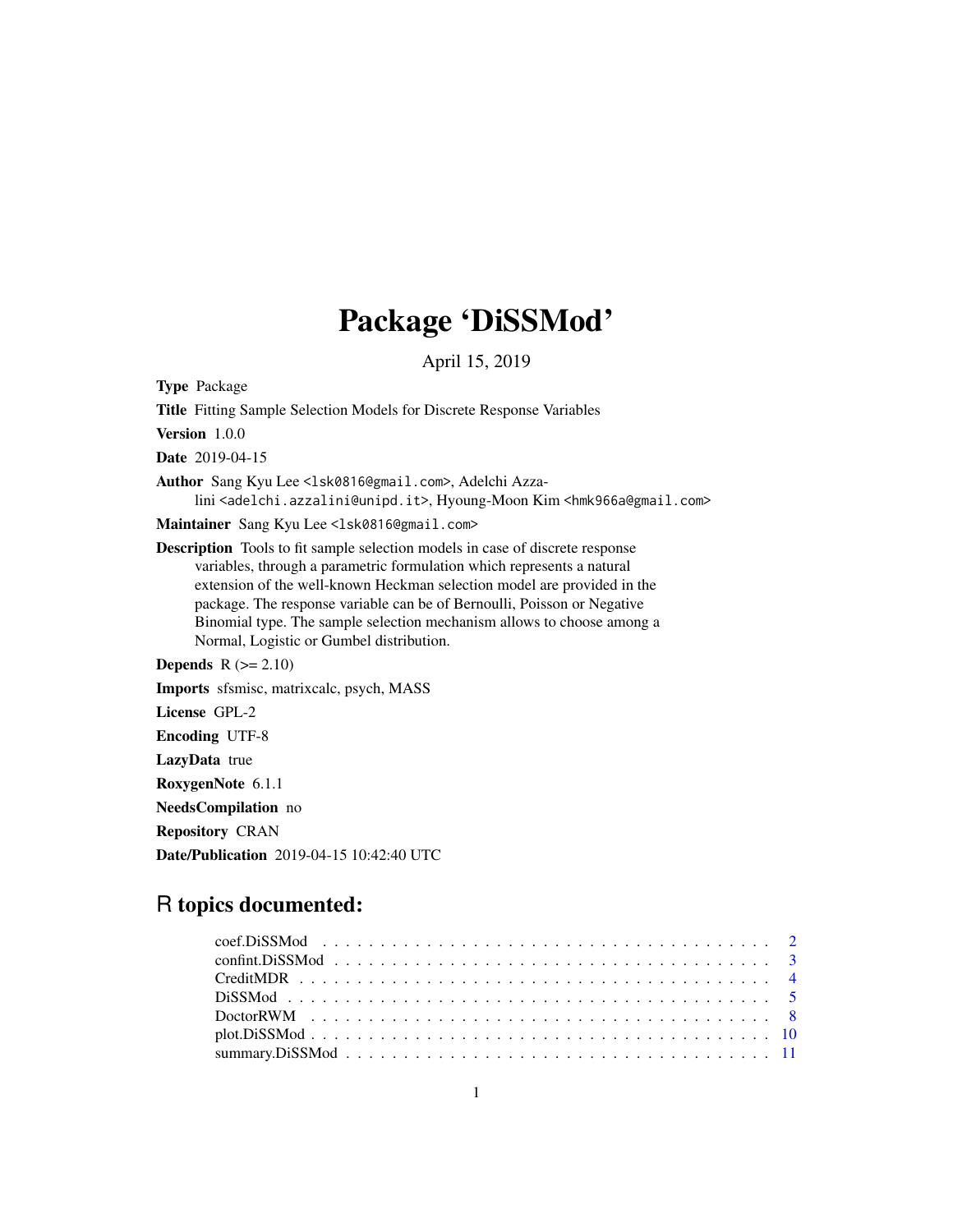#### <span id="page-1-0"></span>**Index** [13](#page-12-0)

<span id="page-1-1"></span>

#### Description

coef method for a class "DiSSMod".

# Usage

```
## S3 method for class 'DiSSMod'
coef(object, only = NULL, ...)
```
#### Arguments

| object | an object of class "DiSSMod" made by the function DiSSMod.                                                                                                                                                                                                                                       |
|--------|--------------------------------------------------------------------------------------------------------------------------------------------------------------------------------------------------------------------------------------------------------------------------------------------------|
| onlv   | a character value for choosing specific variable's coefficients. Initial value is                                                                                                                                                                                                                |
| .      | not used, but exists because of the compatibility. NULL, which shows all vari-<br>able's coefficients. If "response" is written, only coefficients for response vari-<br>ables will be returned, and if "selection" is written, only coefficients for se-<br>lection variables will be returned. |

# Details

It looks as similar as the generic function coef, but this case there are two equations. Therefore, there exist little differences.

#### Value

a numeric vector or a list is given.

#### See Also

See also [DiSSMod](#page-4-1) and [coef](#page-0-0).

# Examples

```
# example continued from DiSSMod
set.seed(45)
data(DoctorRWM, package = "DiSSMod")
n0 <- 600
set.n0 <- sample(1:nrow(DoctorRWM), n0)
reduce_DoctorRWM <- DoctorRWM[set.n0,]
result0 <- DiSSMod(response = as.numeric(DOCVIS > 0) ~ AGE + INCOME_SCALE + HHKIDS + EDUC + MARRIED,
                   selection = PUBLIC \sim AGE + EDUC + FEMALE,data = reduce_DoctorRWM, resp.dist="bernoulli", select.dist = "normal",
                   alpha = seq(-5.5, -0.5, length.out = 21), standard = TRUE)
```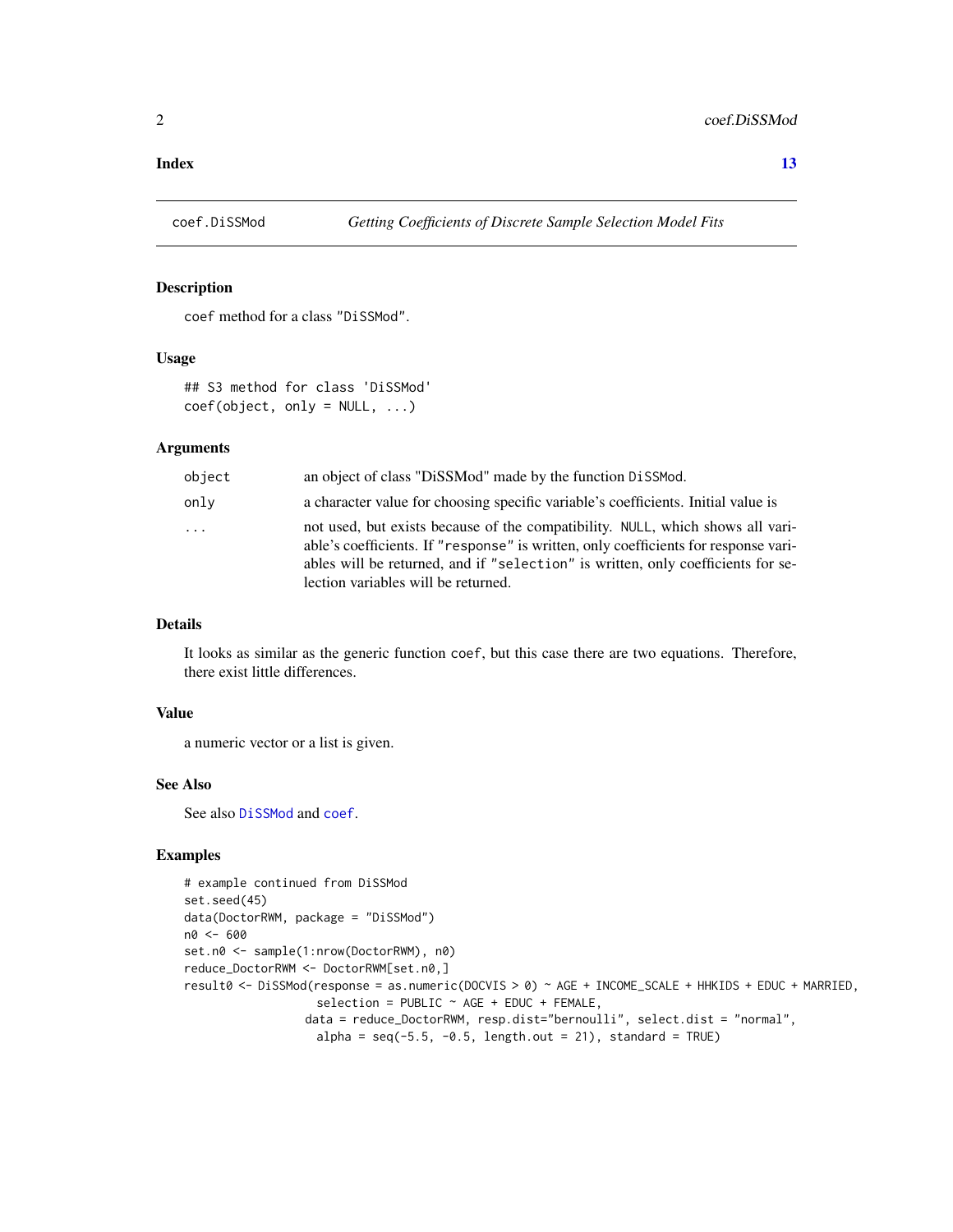# <span id="page-2-0"></span>confint.DiSSMod 3

```
coef(result0)
data(CreditMDR, package = "DiSSMod")
n1 < -600set.n1 <- sample(1:nrow(CreditMDR), n1)
reduce_CreditMDR <- CreditMDR[set.n1,]
result1 <- DiSSMod(response = MAJORDRG ~ AGE + INCOME + EXP_INC,
                  selection = CARDHLDR ~ AGE + INCOME + OWNRENT + ADEPCNT + SELFEMPL,data = reduce_CreditMDR, resp.dist="poi", select.dist = "logis",
                  alpha = seq(-0.3, 0.3, length.out = 21), standard = FALSE, verbose = 1)
```

```
coef(result1)
```
<span id="page-2-1"></span>confint.DiSSMod *Getting Confidence Intervals for Parameters of Discrete Sample Selection Model Fits*

# Description

confint method for a class "DiSSMod".

#### Usage

```
## S3 method for class 'DiSSMod'
confint(object, parm, level = 0.95, ...)
```
### Arguments

| object    | an object of class "DiSSMod" made by the function DiSSMod.                                                                 |
|-----------|----------------------------------------------------------------------------------------------------------------------------|
| parm      | not used, but it exists for compatibility reasons.                                                                         |
| level     | a numeric value between 0 and 1 for controlling the significance level of confi-<br>dence interval; default value is 0.95. |
| $\ddotsc$ | not used, but it exists for compatibility reasons.                                                                         |

# Value

a list, containing level and confidence intervals for parameters, is given.

# See Also

See also [confint](#page-0-0), [DiSSMod](#page-4-1) and [summary.DiSSMod](#page-10-1).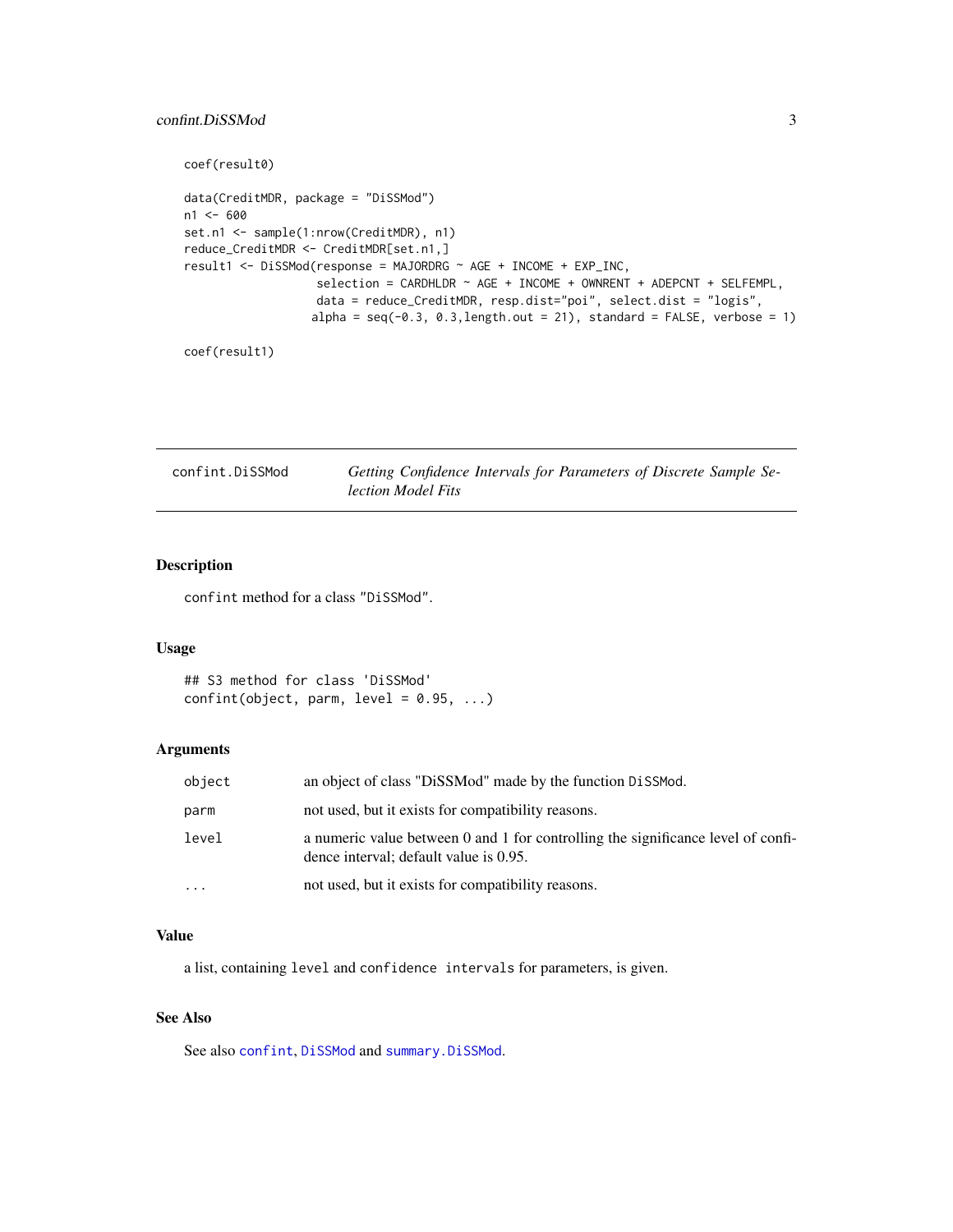# Examples

```
# example continued from DiSSMod
set.seed(45)
data(DoctorRWM, package = "DiSSMod")
n0 < -600set.n0 <- sample(1:nrow(DoctorRWM), n0)
reduce_DoctorRWM <- DoctorRWM[set.n0,]
result0 <- DiSSMod(response = as.numeric(DOCVIS > 0) ~ AGE + INCOME_SCALE + HHKIDS + EDUC + MARRIED,
                   selection = PUBLIC ~ AGE + EDUC + FEMALE,data = reduce_DoctorRWM, resp.dist="bernoulli", select.dist = "normal",
                   alpha = seq(-5.5, -0.5, length.out = 21), standard = TRUE)
confint(result0, level = 0.90)
data(CreditMDR, package = "DiSSMod")
n1 < -600set.n1 <- sample(1:nrow(CreditMDR), n1)
reduce_CreditMDR <- CreditMDR[set.n1,]
result1 <- DiSSMod(response = MAJORDRG ~ AGE + INCOME + EXP_INC,
                   selection = CARDHLDR \sim AGE + INCOME + OWNRENT + ADEPCNT + SELFEMPL,
                   data = reduce_CreditMDR, resp.dist="poi", select.dist = "logis",
                  alpha = seq(-0.3, 0.3, length.out = 21), standard = FALSE, verbose = 1)
```
confint(result1)

CreditMDR *Credit cards derogatory reports data*

#### Description

Data is originally from Greene (1992), used for studying statistical credit scoring methods.

### Usage

data(CreditMDR)

#### Format

A data frame with 13444 observations of 8 variables as below;

MAJORDRG count of major derogatory reports (numeric) CARDHLDR 1 for cardholders, 0 for denied applicants (categorical) AGE age in years and twelfths of a year (numeric) INCOME primary income, divided by 10,000 (numeric) OWNRENT ownRent, individual owns (1) or rents (0) home (categorical) ADEPCNT not classified yet (numeric) SELFEMPL self employed; 1=yes, 0=no (categorical) EXP\_INC average expenditure for 12 months/average monthly income (numeric)

<span id="page-3-0"></span>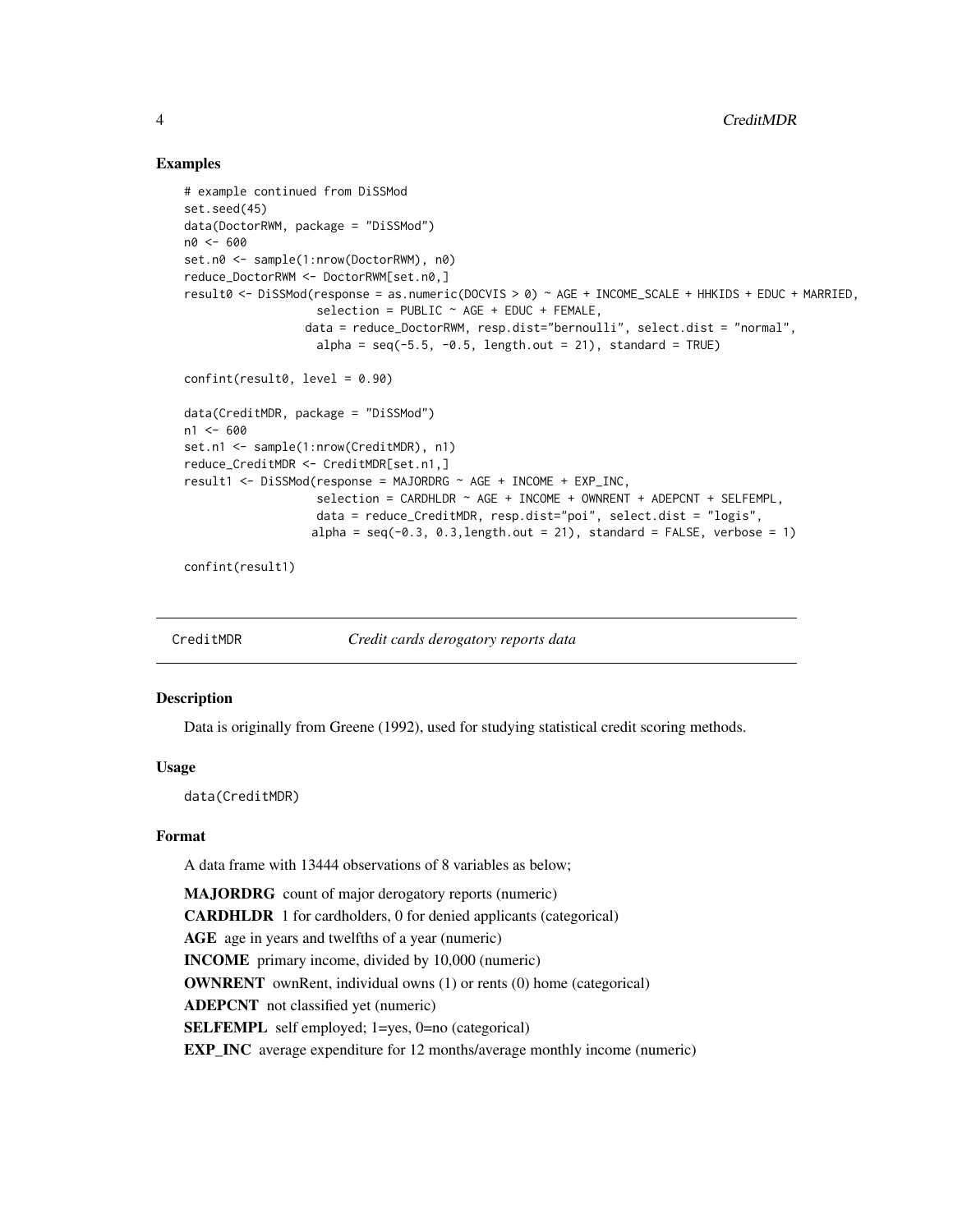#### <span id="page-4-0"></span>DiSSMod 5

#### Source

Greene, W. H. (1992) *A Statistical Model for Credit Scoring*. Working Paper No. EC-92-29, Department of Economics, Stern School of Business, New York University, 1992.

<http://pages.stern.nyu.edu/~wgreene/Text/Edition7/tablelist8new.htm>

# References

Greene, W. H. (2012) *Econometric Analysis, 7th Edition*. Pearson education.

Azzalini, A., Kim, H.-M. and Kim, H.-J. (2019) Sample selection models for discrete and other non-Gaussian response variables. *Statistical Methods & Applications*, 28, 27–56. First online 30 March 2018. <https://doi.org/10.1007/s10260-018-0427-1>

<span id="page-4-1"></span>DiSSMod *Fitting Sample Selection Models for Discrete Response Variables*

### Description

Function DiSSMod fits sample selection models for discrete random variables, by suitably extending the formulation of the classical Heckman model to the case of a discrete response, but retaining the original conceptual framework. Maximum likelihood estimates are obtained by Newton-Raphson iteration combined with use of profile likelihood.

#### Usage

```
DiSSMod(response, selection, data, resp.dist, select.dist, alpha,
  trunc.num, standard = FALSE, verbose = 1, eps = 1e-07,
  itmax = 1000
```
#### Arguments

| response    | a formula for the response equation.                                                                                                                                                                                                                                                                                |
|-------------|---------------------------------------------------------------------------------------------------------------------------------------------------------------------------------------------------------------------------------------------------------------------------------------------------------------------|
| selection   | a formula for the selection equation.                                                                                                                                                                                                                                                                               |
| data        | a data frame and data has to be included with the form of data. frame.                                                                                                                                                                                                                                              |
| resp.dist   | a character for the distribution choice of the response variable, "bernoulli" for<br>Bernoulli distribution, "poisson" for Poisson distribution, and "negbinomial"<br>for Negative binomial distribution. Also, the character strings can be abbreviated<br>and can be upper or lower case as preferred.            |
| select.dist | a character for the distribution choice of the selection variable, "gumbel" for<br>Gumbel distribution, "normal" for Normal distribution, and "logistic" for<br>Logistic distribution. Also, the character strings can be abbreviated and can be<br>upper or lower case as preferred.                               |
| alpha       | a vector of <i>alpha</i> values on which the profile log-likelihood function is evalu-<br>ated; if the argument is missing, a set of values in the interval $(-10, 10)$ is used<br>for the initial search, followed by a second search on a revised interval which<br>depends on the outcome from the first search. |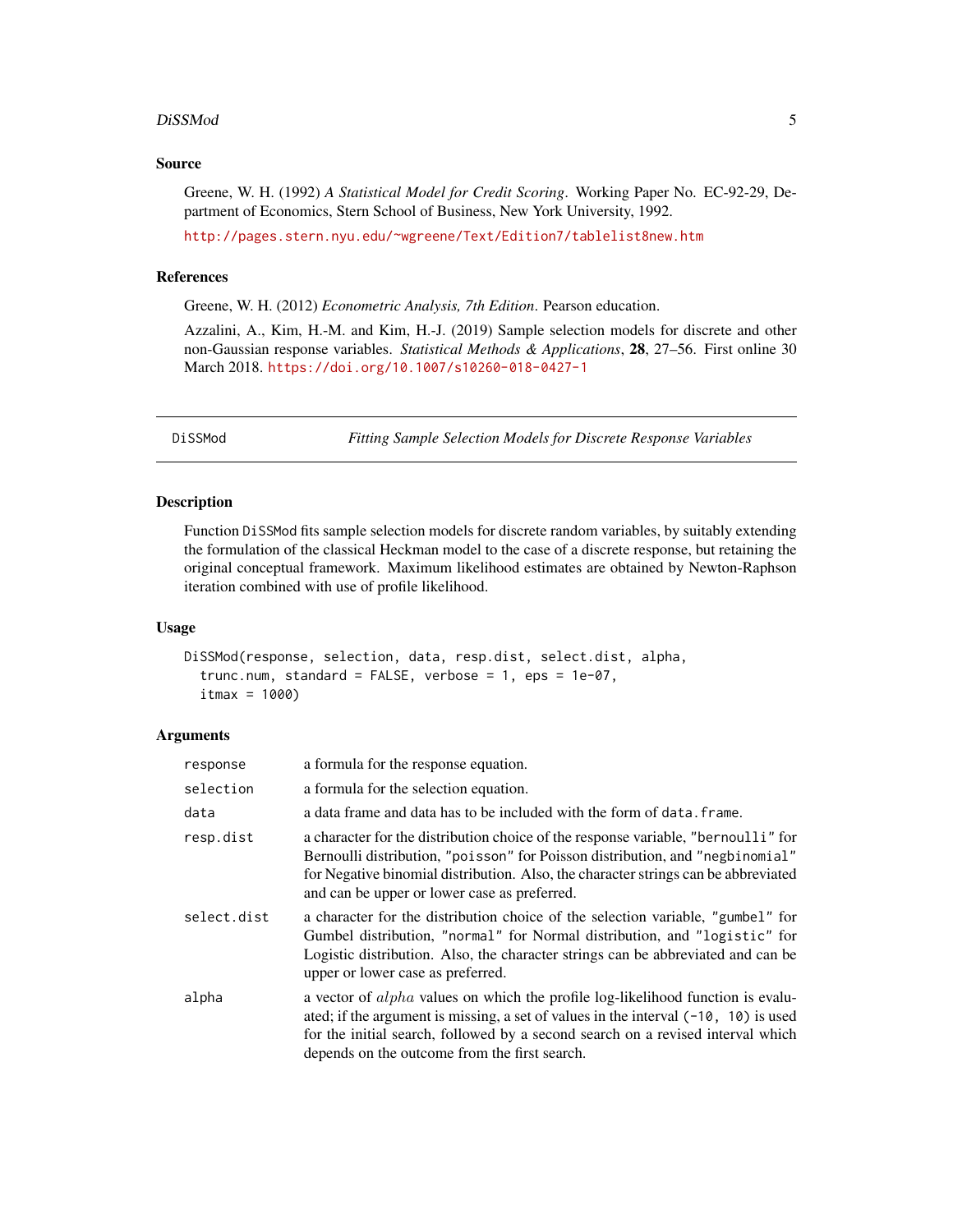| trunc.num | an integer numeric constant used as the truncation point of an infine summation<br>of probabilities involved when resp.dist equals "Poisson" or "NegBinomial";<br>if the argument is missing, a default choice is made, as described in the 'Details'<br>section. Notice: this default choice of trunc.num may be subject to revision<br>in some future version of the package, and the argument trunc.num itselt may<br>possibly be replaced by some other ingredient. |
|-----------|-------------------------------------------------------------------------------------------------------------------------------------------------------------------------------------------------------------------------------------------------------------------------------------------------------------------------------------------------------------------------------------------------------------------------------------------------------------------------|
| standard  | a logical value for the standardizing explanatory variables, if TRUE two types of<br>values (standardized and not) will be returned.                                                                                                                                                                                                                                                                                                                                    |
| verbose   | an integer value for the level of printed details (values: 0112); the default value<br>is 1 which stands for shortly printed details. If the value is 2, more details are<br>viewed such as values of the log likelihood functions and iteration numbers. If<br>the value is 0, there is no printed detail.                                                                                                                                                             |
| eps       | a numeric value for the estimating parameters, which is needed for the step of the<br>optimization. If the sum of absolute differences between present step estimated<br>parameters and former step estimated parameters is smaller than eps, we assume<br>that estimated parameters are optimized.                                                                                                                                                                     |
| itmax     | an integer stands for maximum number for the iteration of optimizing the pa-<br>rameters.                                                                                                                                                                                                                                                                                                                                                                               |
|           |                                                                                                                                                                                                                                                                                                                                                                                                                                                                         |

# Details

The specification of the two linear models regulating the response variable and the selection mechanism, as indicated in the 'Background' section, is accomplished by two arguments of formula type, denoted response and selection, respectively. Each formula is specified with the same syntax of similar arguments in standard functions such as lm and glm, with the restriction that the intercept term (which is automatically included) must not be removed.

The distributional assumptions associated to the response and selection components are specified by the arguments resp.dist and select.dist, respectively. Argument select.dist refers to the unobservable continuous variable of which we observe only the dichotomous outcome Yes-No.

In this respect, a remark is appropriate about the option "Gumbel" for select.dist. This choice is equivalent to the adoption of an Exponential distribution of the selection variables combined an exponential transformation of the linear predictor of the selection argument, as it is presented in Section 3.2 of Azzalini et al. (2019). Also, it corresponds to work with the log-transformation of an Exponential variable, which is essentially a Gumbel type of variable, up to a linear transformation with respect to its more commonly employed parameterization.

When resp.dist is "Poisson" or "NegBinomial" and trunc.num is missing, a default choice is made; this equals 1.5\*m or 2\*m in the two respective cases, where m denotes the maximum observed value of the response variable.

Function DiSSMOd calls lower level functions, nr.bin, nr.nbinom, nr.pois and the others for the actual numerical maximization of the log-likelihood via a Newton-Raphson iteration.

Notice that the automatic initialization of the alpha search interval, when this argument is missing, may change in future versions of the package.

#### Value

DiSSMod returns an object of class "DiSSMod", which is a list containing following components: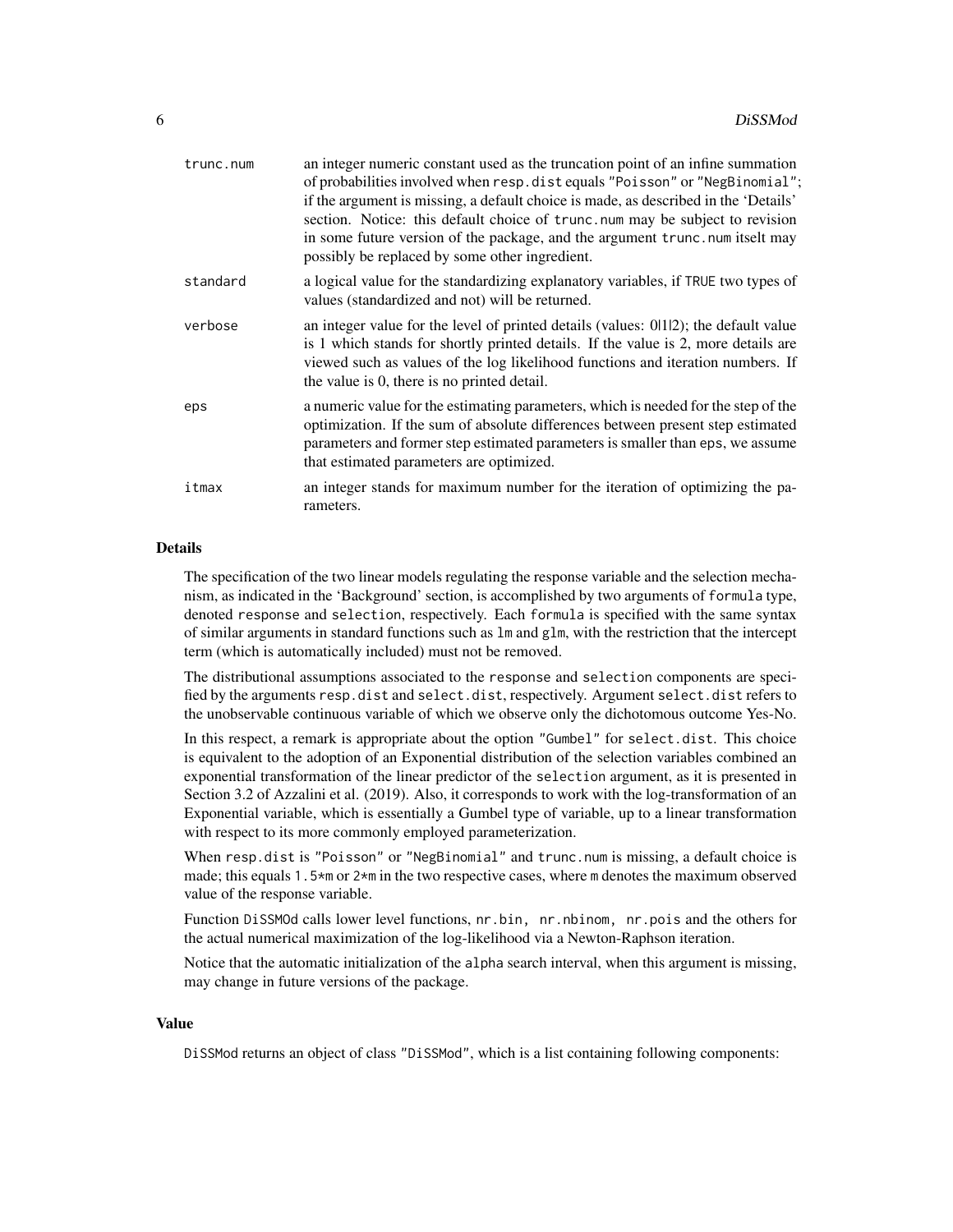#### DiSSMod 7

| call                | a matched call.                                                                                       |  |  |  |  |  |
|---------------------|-------------------------------------------------------------------------------------------------------|--|--|--|--|--|
| standard            | a logical value, stands for standardization or not.                                                   |  |  |  |  |  |
| st_loglik           | a vector containing the differences between log likelihoods and maximized log<br>likelihood.          |  |  |  |  |  |
| max_loglik          | a maximized log likelihood value.                                                                     |  |  |  |  |  |
| mle_alpha           | a maximized likelihood estimator of alpha.                                                            |  |  |  |  |  |
| alpha               | a vector containing grids of the alpha                                                                |  |  |  |  |  |
| Nalpha              | a vector containing proper alpha, which does not have NA value for correspond-<br>ing log likelihood. |  |  |  |  |  |
| num_NA              | a number of NA values of log likelihoods.                                                             |  |  |  |  |  |
| n_select            | a number of selected response variables.                                                              |  |  |  |  |  |
| $n$ _all            | a number of all response variables.                                                                   |  |  |  |  |  |
| estimate_response   |                                                                                                       |  |  |  |  |  |
|                     | estimated values for the response model.                                                              |  |  |  |  |  |
| std_error_response  |                                                                                                       |  |  |  |  |  |
|                     | estimated standard errors for the response model.                                                     |  |  |  |  |  |
| estimate_selection  |                                                                                                       |  |  |  |  |  |
|                     | estimated values for the selection model.                                                             |  |  |  |  |  |
| std error selection |                                                                                                       |  |  |  |  |  |
|                     | estimated standard errors for the selection model.                                                    |  |  |  |  |  |
|                     |                                                                                                       |  |  |  |  |  |

# Background

Function DiSSMod fits sample selection models for discrete random variables, by suitably extending the formulation of the classical Heckman model to the case of a discrete response, but retaining the original conceptual framework. This logic involves the following key ingredients: (1) a linear model indicating which explanatory variables influence the response variable; (2) a linear model indicating which (possibly different) explanatory variables, besides the response variable itself, influence a 'selection variable', which is intrinsically continuous but we only observe a dichotomous outcome from it, of type Yes-No, which selects which are the observed response cases; (3) distributional assumptions on the response and the selection variable.

The data fitting method is maximum likelihood estimation (MLE), which operates in two steps: (i) for each given value of parameter *alpha* which regulates the level of selection, MLE is performed for all the remaining parameters, using a Newton-Raphson iteration; (ii) a scan of the  $alpha$  axis builds the profile log-likelihood function and its maximum point represents the overall MLE.

A detailed account of the underlying theory and the operational methodology is provided by Azzalini et al. (2019).

# References

Azzalini, A., Kim, H.-M. and Kim, H.-J. (2019) Sample selection models for discrete and other non-Gaussian response variables. *Statistical Methods & Applications*, 28, 27–56. First online 30 March 2018. <https://doi.org/10.1007/s10260-018-0427-1>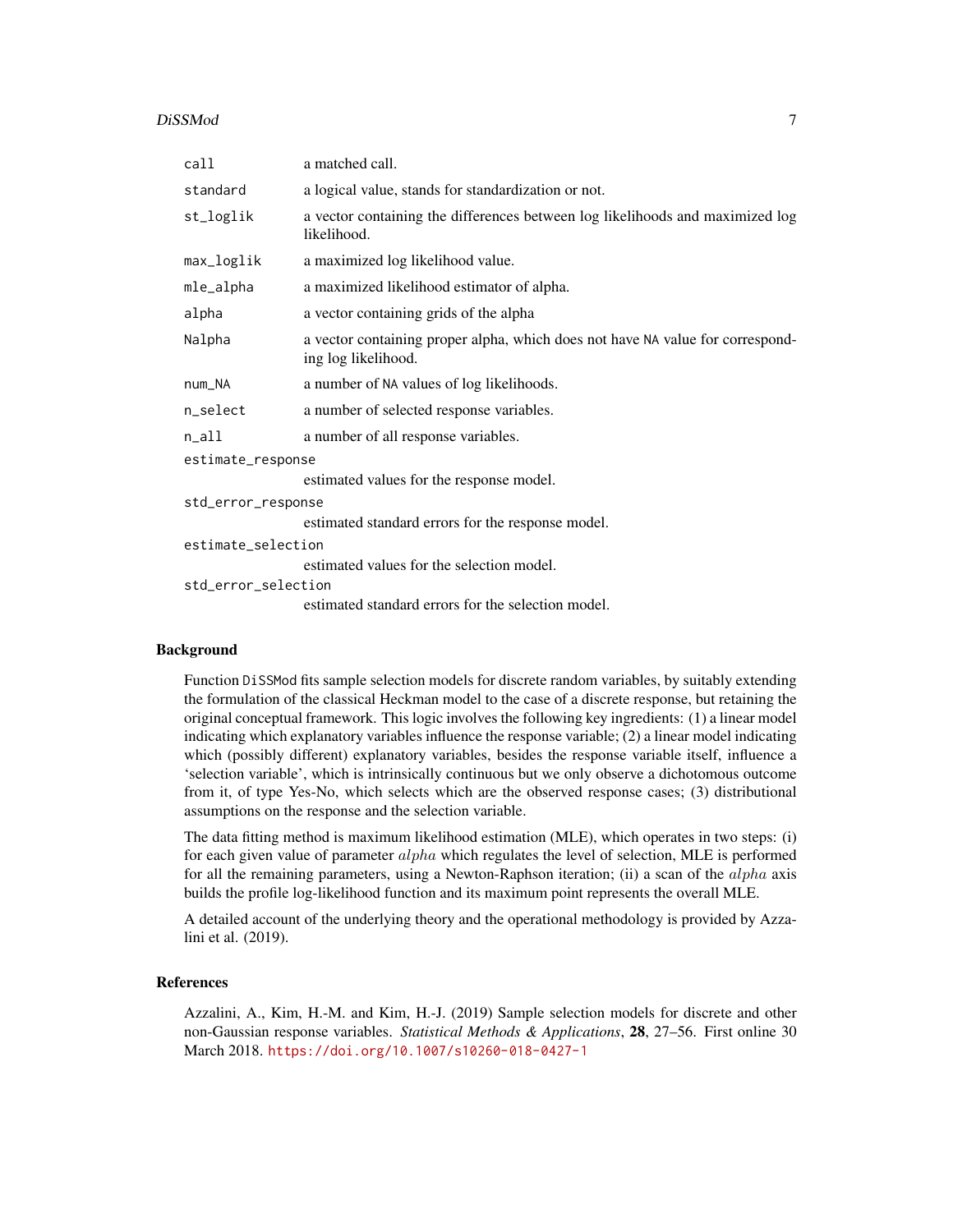#### See Also

The functions [summary.DiSSMod](#page-10-1), [coef.DiSSMod](#page-1-1), [confint.DiSSMod](#page-2-1), [plot.DiSSMod](#page-9-1) are used to obtain and print a summary, coefficients, confidence interval and plot of the results.

The generic function  $logLi\kappa$  is used to obtain maximum log likelihood of the result.

See also [lm](#page-0-0), [glm](#page-0-0) and [formula](#page-0-0).

#### Examples

```
set.seed(45)
data(DoctorRWM, package = "DiSSMod")
n0 <- 600
set.n0 <- sample(1:nrow(DoctorRWM), n0)
reduce_DoctorRWM <- DoctorRWM[set.n0,]
result0 <- DiSSMod(response = as.numeric(DOCVIS > 0) ~ AGE + INCOME_SCALE + HHKIDS + EDUC + MARRIED,
                   selection = PUBLIC ~ AGE + EDUC + FEMALE,data = reduce_DoctorRWM, resp.dist="bernoulli", select.dist = "normal",
                   alpha = seq(-5.5, -0.5, length.out = 21), standard = TRUE)
```

```
print(result0)
```

```
data(CreditMDR, package = "DiSSMod")
n1 < -600set.n1 <- sample(1:nrow(CreditMDR), n1)
reduce_CreditMDR <- CreditMDR[set.n1,]
result1 <- DiSSMod(response = MAJORDRG ~ AGE + INCOME + EXP_INC,
                  selection = CARDHLDR ~ AGE + INCOME + OWNRENT + ADEPCNT + SELFEMPL,data = reduce_CreditMDR, resp.dist="poi", select.dist = "logis",
                  alpha = seq(-0.3, 0.3, length.out = 21), standard = FALSE, verbose = 1)
```

```
print(result1)
```
DoctorRWM *German doctor first visits data*

### **Description**

Data is from Riphahn, Wambach and Million (2003), used for studying longitudinal analysis concerning the usage of the German health insurance system. The original data contain a few years data for patients, but we have only for first year.

#### Usage

data(DoctorRWM)

<span id="page-7-0"></span>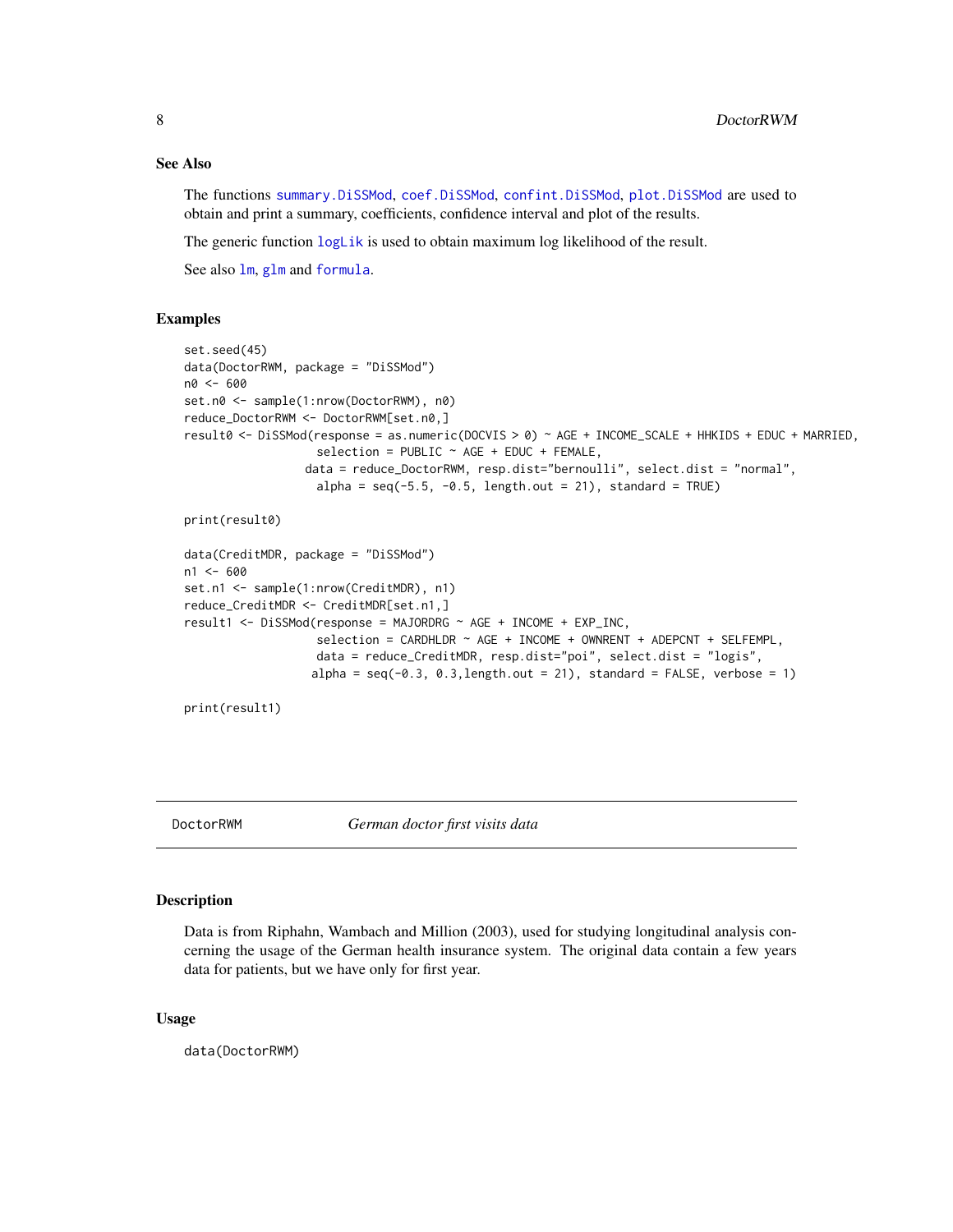#### **DoctorRWM** 9

# Format

A data frame with 7293 observations of 26 variables as below;

ID identification number (numeric) FEMALE female or not (categorical) YEAR year (categorical) AGE age (numeric) HSAT health satisfaction coded 0 (low) to 10 (high) (numeric) HANDDUM person is handicappe or not (categorical) HANDPER percentage degree of handicap (numeric) HHNINC monthly household net income (numeric) HHKIDS child (ren) below age 16 in household (numeric) EDUC years of schooling (numeric) MARRIED person is married or not (categorical) HAUPTS level of schooling (categorical) REALS level of schooling (categorical) FACHHS level of schooling (categorical) ABITUR level of schooling (categorical) UNIV level of schooling (categorical) WORKING employed or not (categorical) BLUEC person is blue collar worker or not (categorical) WHITEC person is white collar worker or not (categorical) SELF person is self-employed or not (categorical) **BEAMT** civil servant or not (categorical) DOCVIS number of doctor visits in last 3 months (numeric) HOSPVIS number of hospital visits last year (numeric) PUBLIC person is insured in public health insurance or not (categorical) ADDON person is insured in add-on insurance or not (categorical) INCOME\_SCALE scaled income; original income/1000 (numeric)

#### Source

Riphahn, R. T., Wambach, A. and Million, A. (2003) Incentive Effects in the Demand for Health Care: A Bivariate Panel Count Data Estimation, *Journal of Applied Econometrics*, 18, 4, 387–405. Published online 8 October 2002. <https://doi.org/10.1002/jae.680>

<http://qed.econ.queensu.ca/jae/2003-v18.4/riphahn-wambach-million/>

#### References

Greene, W. H. (2012) *Econometric Analysis, 7th Edition*. Pearson education.

Azzalini, A., Kim, H.-M. and Kim, H.-J. (2019) Sample selection models for discrete and other non-Gaussian response variables. *Statistical Methods & Applications*, 28, 27–56. First online 30 March 2018. <https://doi.org/10.1007/s10260-018-0427-1>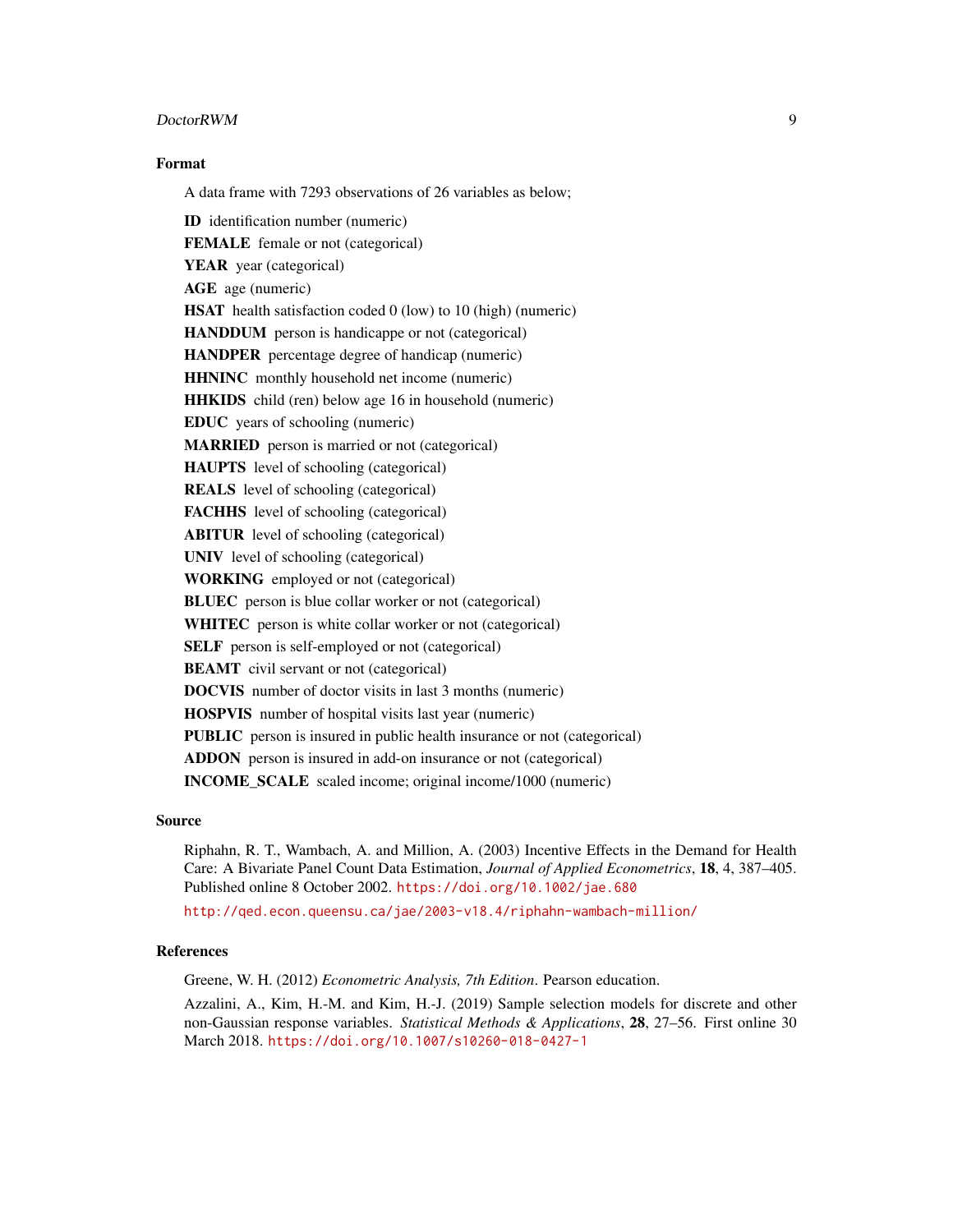<span id="page-9-1"></span><span id="page-9-0"></span>

#### Description

plot method for a class "DiSSMod".

# Usage

```
## S3 method for class 'DiSSMod'
plot(x, \ldots)
```
#### **Arguments**

| $\mathsf{X}$            | an object of class "DiSSMod" made by the function DiSSMod.                                                                                                                                 |
|-------------------------|--------------------------------------------------------------------------------------------------------------------------------------------------------------------------------------------|
| $\cdot$ $\cdot$ $\cdot$ | additional control argument is as follows.                                                                                                                                                 |
|                         | • level: an option for controlling the significance level of confidence inter-<br>val. It has to be given in probability between 0 and 1. Initial level is set to<br>$1 - \alpha = 0.95$ . |

#### Details

Function plot draws a convex line due to the values of twice relative log likelihoods by using the profile likelihood approach with following the grids of alpha. If confidence interval created from the function confint exists between the maximum and minimum value of the alpha, there will be two points drawn with the color red. Also, the Maximum Likelihood Estimator (MLE) of alpha can be seen easily, if it exists between the maximum and minimum value of the alpha.

#### See Also

See also [DiSSMod](#page-4-1) and [plot](#page-0-0).

#### Examples

```
# example continued from DiSSMod
set.seed(45)
data(DoctorRWM, package = "DiSSMod")
n0 <- 600
set.n0 <- sample(1:nrow(DoctorRWM), n0)
reduce_DoctorRWM <- DoctorRWM[set.n0,]
result0 <- DiSSMod(response = as.numeric(DOCVIS > 0) ~ AGE + INCOME_SCALE + HHKIDS + EDUC + MARRIED,
                   selection = PUBLIC ~ AGE + EDUC + FEMALE,data = reduce_DoctorRWM, resp.dist="bernoulli", select.dist = "normal",
                   alpha = seq(-5.5, -0.5, length.out = 21), standard = TRUE)
plot(result0, level = 0.90)
data(CreditMDR, package = "DiSSMod")
```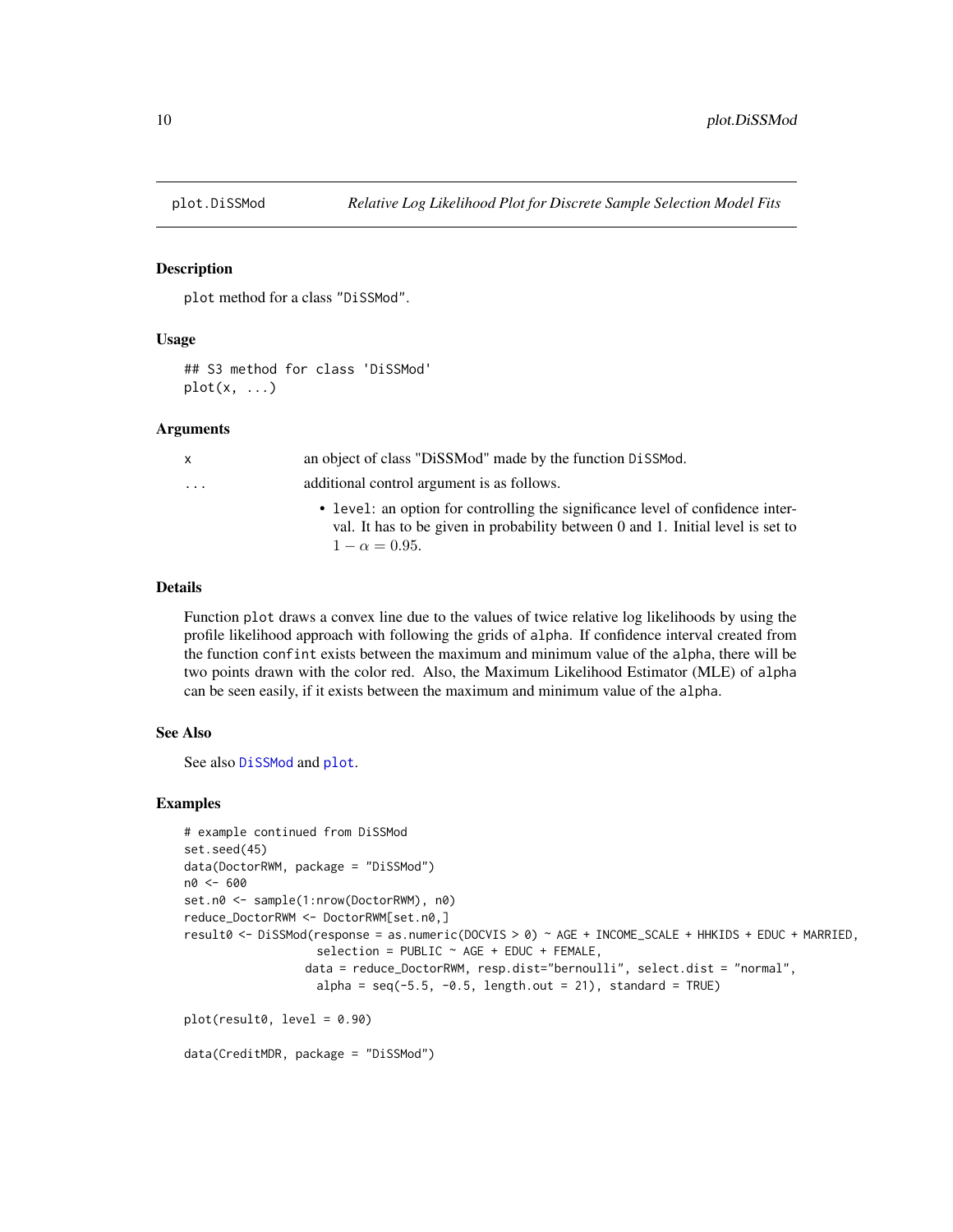```
n1 <- 600
set.n1 <- sample(1:nrow(CreditMDR), n1)
reduce_CreditMDR <- CreditMDR[set.n1,]
result1 <- DiSSMod(response = MAJORDRG ~ AGE + INCOME + EXP_INC,
                   selection = CARDHLDR ~ AGE + INCOME + OWNRENT + ADEPCNT + SELFEMPL,data = reduce_CreditMDR, resp.dist="poi", select.dist = "logis",
                  alpha = seq(-0.3, 0.3, length.out = 21), standard = FALSE, verbose = 1)
```
plot(result1)

<span id="page-10-1"></span>summary.DiSSMod *Summarizing Discrete Sample Selection Model Fits*

#### Description

summary method for a class "DiSSMod".

#### Usage

```
## S3 method for class 'DiSSMod'
summary(object, ...)
## S3 method for class 'summary.DiSSMod'
print(x, digits = max(3, getOption("digits") -3), \ldots
```
# Arguments

| object   | an object of class "DiSSMod" made by the function DiSSMod.                                                                                                                                 |
|----------|--------------------------------------------------------------------------------------------------------------------------------------------------------------------------------------------|
| $\cdots$ | additional control argument is as follows.                                                                                                                                                 |
|          | • level: an option for controlling the significance level of confidence inter-<br>val. It has to be given in probability between 0 and 1. Initial level is set to<br>$1 - \alpha = 0.95$ . |
| x        | an object of class "summary. Dissmod".                                                                                                                                                     |
| digits   | a numeric number of significant digits.                                                                                                                                                    |

### Details

If standard equals TRUE, summary also additionally returns summary statistics of standardized results. Otherwise, it just returns summary statistics as similar statistics as the generic function summary.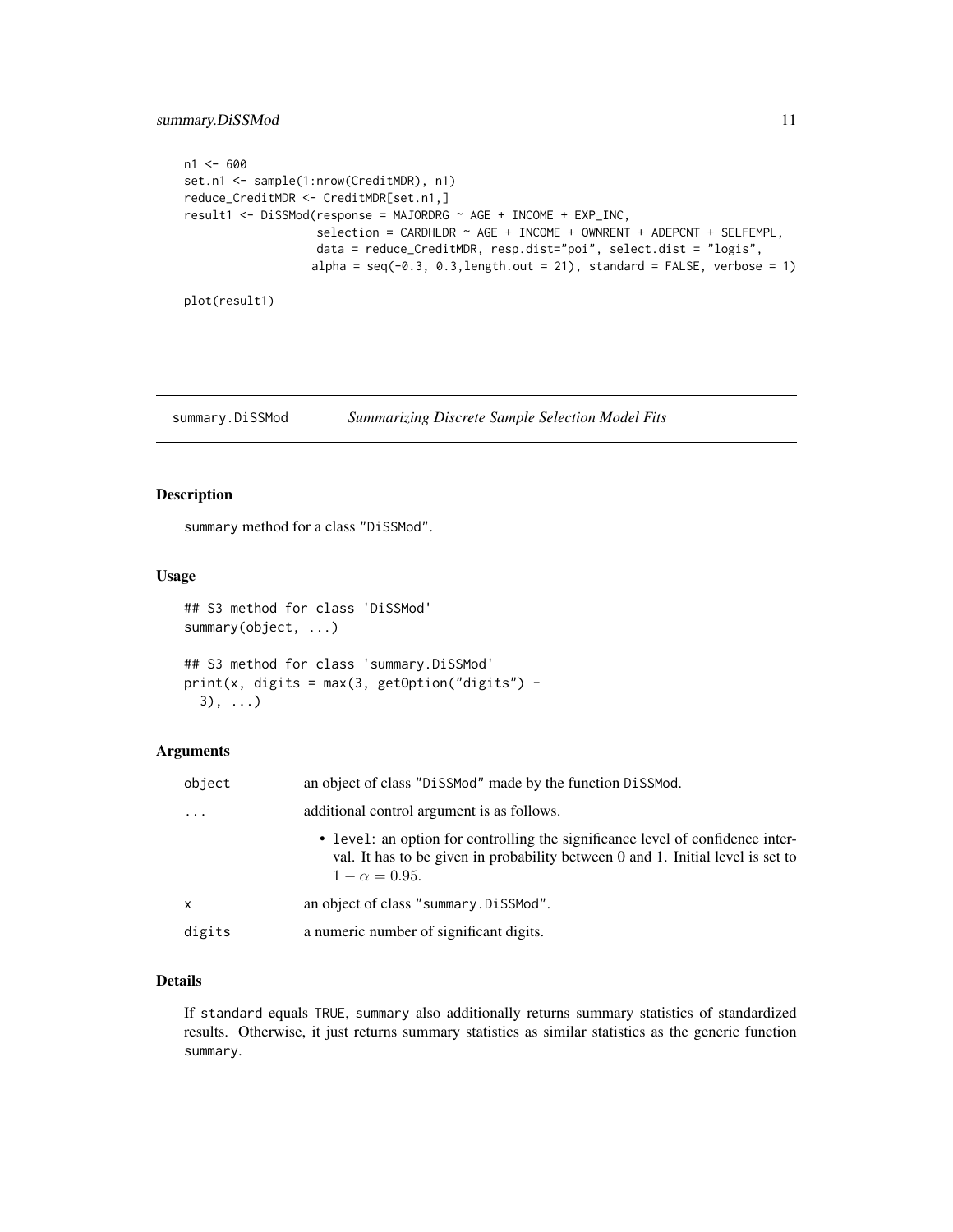# <span id="page-11-0"></span>Value

The function summary.DiSSMod returns a list of summary statistics of the fitted discrete sample selection model given in object.

The components, which are not duplicated from the object, are as follows:

| z.value_response  |                                                                                                                                                   |
|-------------------|---------------------------------------------------------------------------------------------------------------------------------------------------|
|                   | Z statistics (normal distribution) for coefficients of response equation.                                                                         |
| z.value_selection |                                                                                                                                                   |
|                   | Z statistics (normal distribution) for coefficients of selection equation.                                                                        |
| CI_alpha          | confidence interval of the parameter alpha.                                                                                                       |
| level             | a numeric value between 0 and 1 for controlling the significance level of confi-<br>dence interval. Initial level is set to $1 - \alpha = 0.95$ . |

# See Also

See also [DiSSMod](#page-4-1) and [summary](#page-0-0).

### Examples

```
# example continued from DiSSMod
set.seed(45)
data(DoctorRWM, package = "DiSSMod")
n0 <- 600
set.n0 <- sample(1:nrow(DoctorRWM), n0)
reduce_DoctorRWM <- DoctorRWM[set.n0,]
result0 <- DiSSMod(response = as.numeric(DOCVIS > 0) ~ AGE + INCOME_SCALE + HHKIDS + EDUC + MARRIED,
                   selection = PUBLIC ~ AGE + EDUC + FEMALE,data = reduce_DoctorRWM, resp.dist="bernoulli", select.dist = "normal",
                   alpha = seq(-5.5, -0.5, length.out = 21), standard = TRUE)
summary(result0, level = 0.90)
data(CreditMDR, package = "DiSSMod")
n1 < -600set.n1 <- sample(1:nrow(CreditMDR), n1)
reduce_CreditMDR <- CreditMDR[set.n1,]
result1 <- DiSSMod(response = MAJORDRG ~ AGE + INCOME + EXP_INC,
                   selection = CARDHLDR \sim AGE + INCOME + OWNRENT + ADEPCNT + SELFEMPL,
                   data = reduce_CreditMDR, resp.dist="poi", select.dist = "logis",
                  alpha = seq(-0.3, 0.3, length.out = 21), standard = FALSE, verbose = 1)
```
summary(result1)